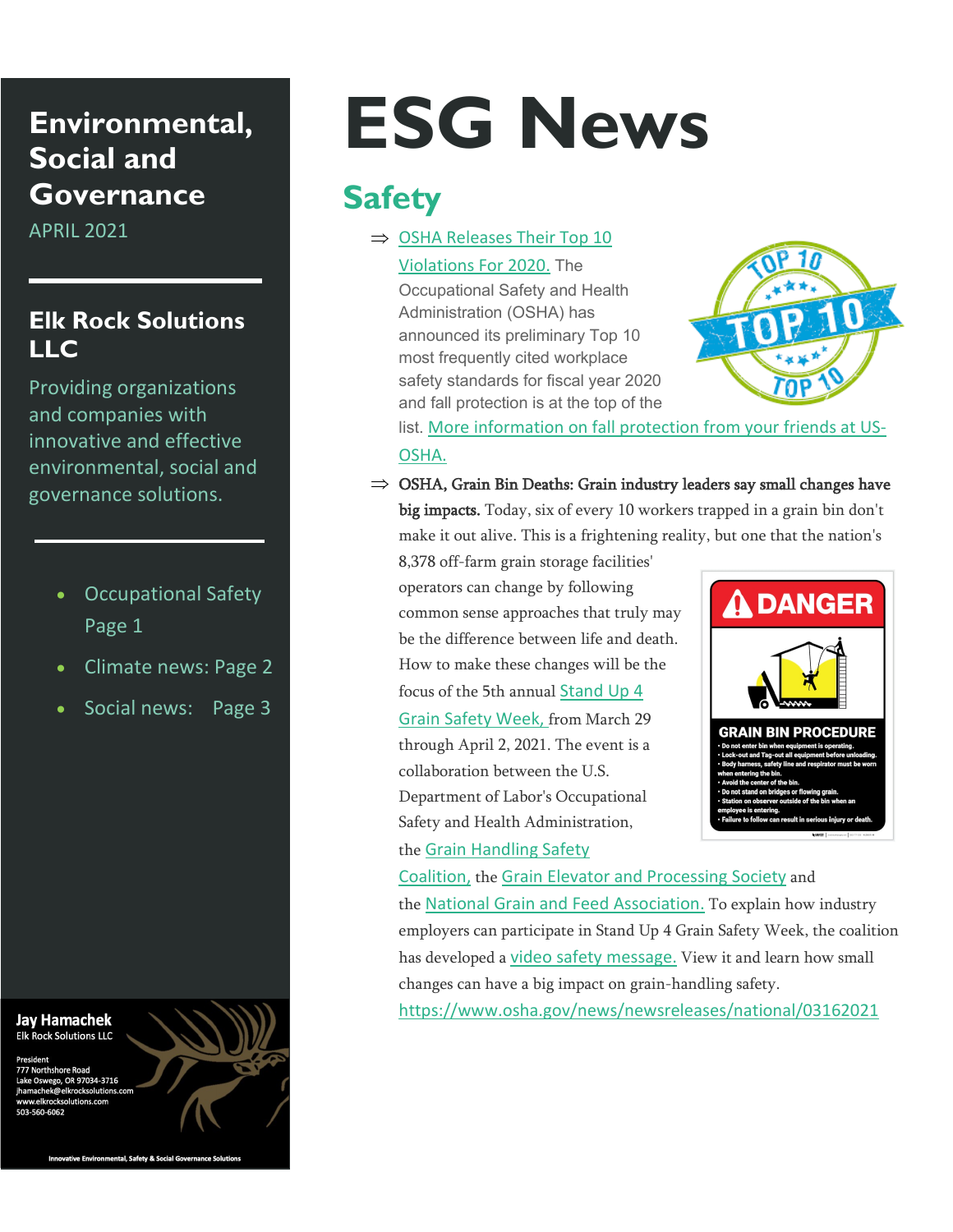# **Climate**

⇒ **Axios:** [Online calculator measures](https://nam02.safelinks.protection.outlook.com/?url=https%3A%2F%2Fwaggeneredstrom.cmail19.com%2Ft%2Fr-l-tlwvjd-otuurkkdtt-jt%2F&data=04%7C01%7Ckhamachek%40we-worldwide.com%7C0181c33cbf0549e4011c08d8f0a6c3bb%7C3ed60ab455674971a5341a5f0f7cc7f5%7C0%7C0%7C637523946356774802%7CUnknown%7CTWFpbGZsb3d8eyJWIjoiMC4wLjAwMDAiLCJQIjoiV2luMzIiLCJBTiI6Ik1haWwiLCJXVCI6Mn0%3D%7C1000&sdata=ys6JNxba4ItEsers3GcAEOuDrAJHwivssXHdry1SRAo%3D&reserved=0)  [the climate impact of remote work](https://nam02.safelinks.protection.outlook.com/?url=https%3A%2F%2Fwaggeneredstrom.cmail19.com%2Ft%2Fr-l-tlwvjd-otuurkkdtt-jt%2F&data=04%7C01%7Ckhamachek%40we-worldwide.com%7C0181c33cbf0549e4011c08d8f0a6c3bb%7C3ed60ab455674971a5341a5f0f7cc7f5%7C0%7C0%7C637523946356774802%7CUnknown%7CTWFpbGZsb3d8eyJWIjoiMC4wLjAwMDAiLCJQIjoiV2luMzIiLCJBTiI6Ik1haWwiLCJXVCI6Mn0%3D%7C1000&sdata=ys6JNxba4ItEsers3GcAEOuDrAJHwivssXHdry1SRAo%3D&reserved=0)  [policies.](https://nam02.safelinks.protection.outlook.com/?url=https%3A%2F%2Fwaggeneredstrom.cmail19.com%2Ft%2Fr-l-tlwvjd-otuurkkdtt-jt%2F&data=04%7C01%7Ckhamachek%40we-worldwide.com%7C0181c33cbf0549e4011c08d8f0a6c3bb%7C3ed60ab455674971a5341a5f0f7cc7f5%7C0%7C0%7C637523946356774802%7CUnknown%7CTWFpbGZsb3d8eyJWIjoiMC4wLjAwMDAiLCJQIjoiV2luMzIiLCJBTiI6Ik1haWwiLCJXVCI6Mn0%3D%7C1000&sdata=ys6JNxba4ItEsers3GcAEOuDrAJHwivssXHdry1SRAo%3D&reserved=0) Global companies, including Shopify and Stripe, are leaning into new data and analytics tools to calculate how the development of upcoming remote work policies will contribute to increasing or decreasing overall company carbon emissions.



#### ⇒ **Bloomberg Green:** [Mastercard ties executive bonuses to](https://nam02.safelinks.protection.outlook.com/?url=https%3A%2F%2Fwaggeneredstrom.cmail19.com%2Ft%2Fr-l-tlwvjd-otuurkkdtt-ji%2F&data=04%7C01%7Ckhamachek%40we-worldwide.com%7C0181c33cbf0549e4011c08d8f0a6c3bb%7C3ed60ab455674971a5341a5f0f7cc7f5%7C0%7C0%7C637523946356784796%7CUnknown%7CTWFpbGZsb3d8eyJWIjoiMC4wLjAwMDAiLCJQIjoiV2luMzIiLCJBTiI6Ik1haWwiLCJXVCI6Mn0%3D%7C1000&sdata=%2BCPbK97NtdY9cBfa7gJDlk84ym%2B4%2FiIOi3TzPPXQGuM%3D&reserved=0)

#### [environmental, social goals.](https://nam02.safelinks.protection.outlook.com/?url=https%3A%2F%2Fwaggeneredstrom.cmail19.com%2Ft%2Fr-l-tlwvjd-otuurkkdtt-ji%2F&data=04%7C01%7Ckhamachek%40we-worldwide.com%7C0181c33cbf0549e4011c08d8f0a6c3bb%7C3ed60ab455674971a5341a5f0f7cc7f5%7C0%7C0%7C637523946356784796%7CUnknown%7CTWFpbGZsb3d8eyJWIjoiMC4wLjAwMDAiLCJQIjoiV2luMzIiLCJBTiI6Ik1haWwiLCJXVCI6Mn0%3D%7C1000&sdata=%2BCPbK97NtdY9cBfa7gJDlk84ym%2B4%2FiIOi3TzPPXQGuM%3D&reserved=0)

Top executives at Mastercard will now have their bonuses linked to an evaluation of how they contributed to progress on efforts to curb the firm's use of carbon, improve financial inclusion and reach gender-pay parity.



#### ⇒ **Grist:** [Corporate climate pledges earn failing grades from](https://nam02.safelinks.protection.outlook.com/?url=https%3A%2F%2Fwaggeneredstrom.cmail19.com%2Ft%2Fr-l-tlwvjd-otuurkkdtt-jh%2F&data=04%7C01%7Ckhamachek%40we-worldwide.com%7C0181c33cbf0549e4011c08d8f0a6c3bb%7C3ed60ab455674971a5341a5f0f7cc7f5%7C0%7C0%7C637523946356794788%7CUnknown%7CTWFpbGZsb3d8eyJWIjoiMC4wLjAwMDAiLCJQIjoiV2luMzIiLCJBTiI6Ik1haWwiLCJXVCI6Mn0%3D%7C1000&sdata=1JphWlkVg7vhlYS%2B%2FgoIX3lSamfhrDLjKee68g%2Brmds%3D&reserved=0)

[investors.](https://nam02.safelinks.protection.outlook.com/?url=https%3A%2F%2Fwaggeneredstrom.cmail19.com%2Ft%2Fr-l-tlwvjd-otuurkkdtt-jh%2F&data=04%7C01%7Ckhamachek%40we-worldwide.com%7C0181c33cbf0549e4011c08d8f0a6c3bb%7C3ed60ab455674971a5341a5f0f7cc7f5%7C0%7C0%7C637523946356794788%7CUnknown%7CTWFpbGZsb3d8eyJWIjoiMC4wLjAwMDAiLCJQIjoiV2luMzIiLCJBTiI6Ik1haWwiLCJXVCI6Mn0%3D%7C1000&sdata=1JphWlkVg7vhlYS%2B%2FgoIX3lSamfhrDLjKee68g%2Brmds%3D&reserved=0) A group of 500 investors released a scorecard initiative, known as Climate Action 100+, to shine a spotlight on the companies most responsible for climate change — and least prepared to change course. The group ultimately found that despite the barrage of corporate climate plans in the past year, most of those promises are still largely hollow.

#### *Climate Actions 100+ three asks:*

- 1. Implement a strong governance framework which clearly articulates the board's accountability and oversight of climate change risk;
- 2. Take action to reduce greenhouse gas emissions across the value chain, consistent with the Paris Agreement's goal of limiting global average temperature



increase to well below two degrees Celsius above pre-industrial

**Jay Hamachek** Elk Rock Solutions LLC

ego. OR 97034-3716

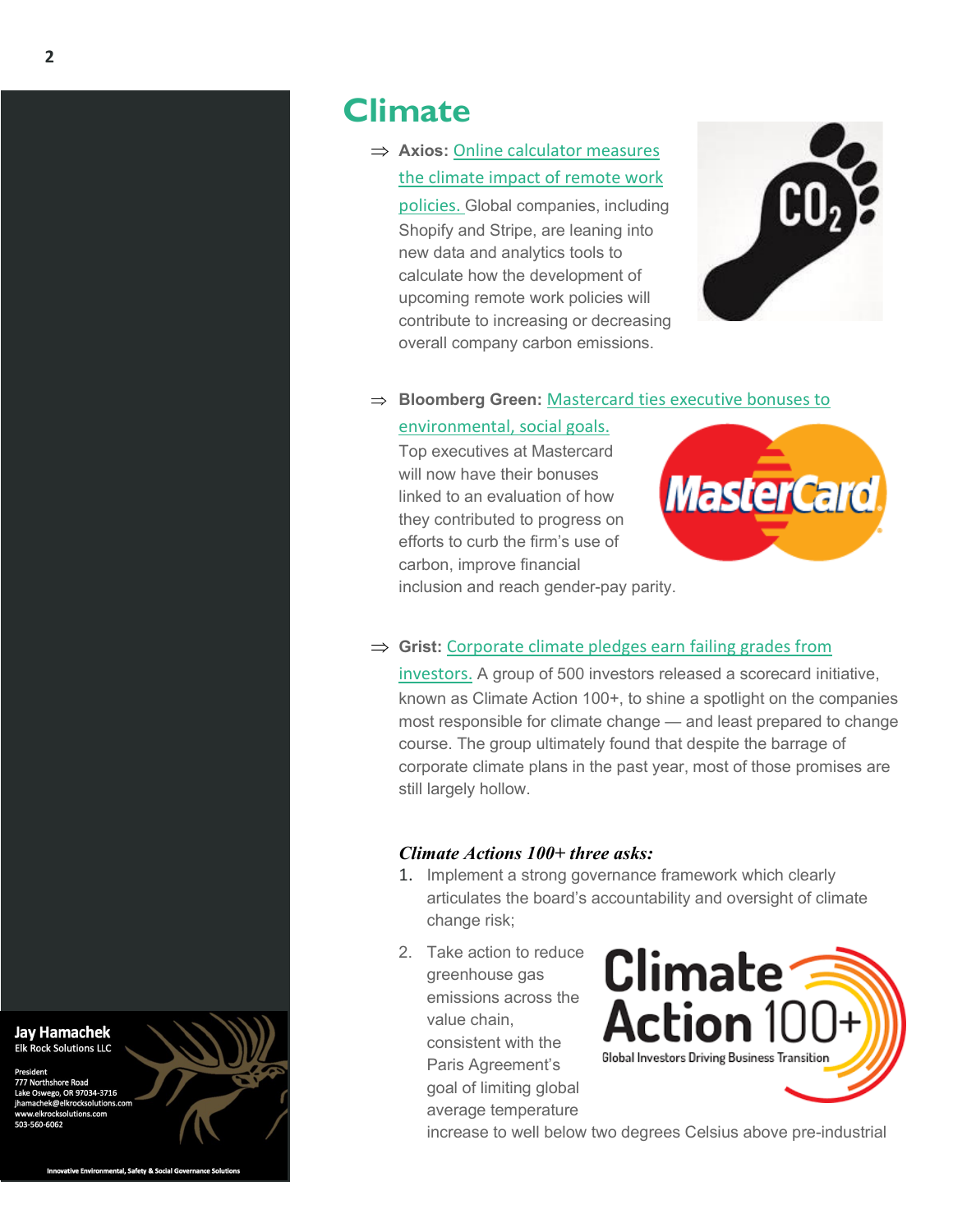levels, aiming for 1.5 degrees. Notably, this implies the need to move towards net -zero emissions by 2050 or sooner; and

3. Provide enhanced corporate disclosure in line with the [final](https://www.fsb-tcfd.org/wp-content/uploads/2017/06/FINAL-TCFD-Annex-062817.pdf)  [recommendations of the Task Force on Climate](https://www.fsb-tcfd.org/wp-content/uploads/2017/06/FINAL-TCFD-Annex-062817.pdf) -related Financial [Disclosures \(TCFD\)](https://www.fsb-tcfd.org/wp-content/uploads/2017/06/FINAL-TCFD-Annex-062817.pdf) and sector [-specific Global Investor Coalition](https://globalinvestorcoalition.org/)  [on Climate Change \(GIC\) Investor Expectations on Climate](https://globalinvestorcoalition.org/)  [Change guidelines](https://globalinvestorcoalition.org/) (when applicable), to enable investors to assess the robustness of companies' business plans against a range of climate scenarios, including well below two degrees and improve investment decision -making. Implement a strong governance framework which clearly articulates the board's accountability and oversight of climate change risk . Take action to reduce greenhouse gas emissions across the value chain, consistent with the Paris Agreement's goal of limiting global average temperature increase to well below two degrees Celsius above pre -industrial levels, aiming for 1.5 degrees. Notably, this implies the need to move towards net -zero emissions by 2050 or sooner; and Provide enhanced corporate disclosure in line with the [final recommendations of the Task Force on Climate](https://www.fsb-tcfd.org/wp-content/uploads/2017/06/FINAL-TCFD-Annex-062817.pdf) -related [Financial Disclosures \(TCFD\)](https://www.fsb-tcfd.org/wp-content/uploads/2017/06/FINAL-TCFD-Annex-062817.pdf) and sector [-specific Global Investor](https://globalinvestorcoalition.org/)  [Coalition on Climate Change \(GIC\) Investor Expectations on](https://globalinvestorcoalition.org/)  [Climate Change guidelines](https://globalinvestorcoalition.org/) (when applicable), to enable investors to assess the robustness of companies' business plans against a range of climate scenarios, including well below two degrees and improve investment decision -making.

[https://www.climateaction100.org/progress/net](https://www.climateaction100.org/progress/net-zero-company-benchmark/)-zero-company[benchmark/](https://www.climateaction100.org/progress/net-zero-company-benchmark/)



**Jay Hamachek Elk Rock Solutions LLC** 

777 Northshore Road Lake Oswego, OR 97034-3716 ihamachek@elkrocksolutions.com 503-560-6062